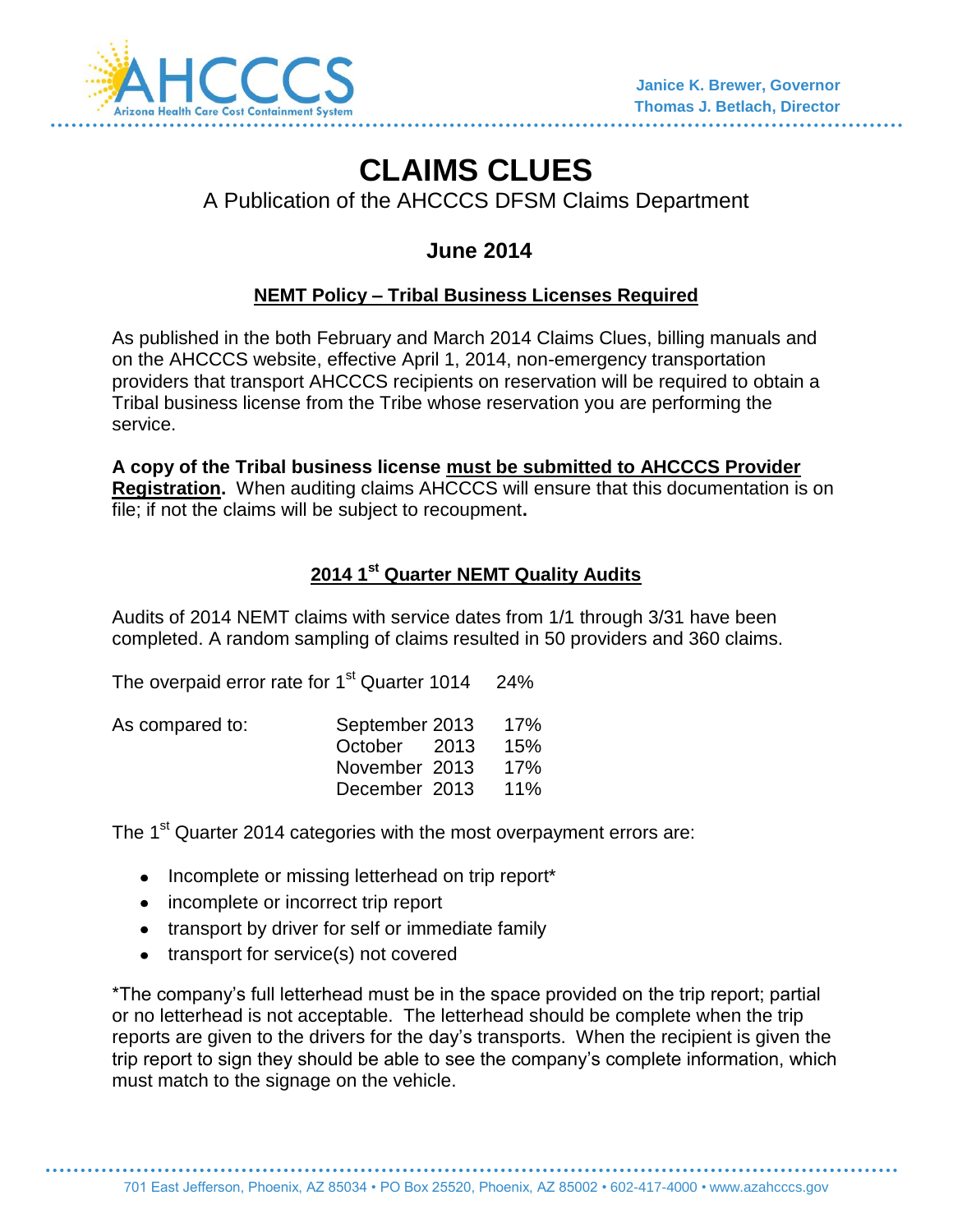Use the Provider Billing Manuals chapter for Transportation for your guide when you have billing questions. These manuals are available online at:

# [www.azahcccs.gov/commercial/ProviderBilling.gov](http://www.azahcccs.gov/commercial/ProviderBilling.gov)

#### **REMINDER: Transition from ICD-9 to ICD-10 code sets delayed until 10/1/2015**

On April 1, 2014, the Protecting Access to Medicare Act of 2014 (PAMA) (Pub. L. No. 113-93) was enacted, which states The Secretary of Health and Human Services may not, prior to October 1, 2015, adopt ICD–10 code sets as the standard for code sets under section 1173(c) of the Social Security Act (42 U.S.C. 1320d–2(c)) and section 162.1002 of title 45, Code of Federal Regulations.

Electronic claims submitted to the AHCCCS Administration with ICD-10 codes will be rejected from our validation system and will not be accepted into our claims system. Therefore, timely filing will not begin until a claim is submitted that is compliant with the national standard HIPAA code set transaction.

Paper claims submitted to the AHCCCS Administration with ICD-10 codes will be returned to the provider and timely filing will not begin until a claim is submitted that is compliant with the national standard HIPAA standard code set transaction.

#### **REMINDER: New ADA 2012 Version**

The American Dental Association (ADA) has updated their claim form on version 2012. AHCCCS will begin accepting the new form effective 6/1/2014 with a transition period through 7/31/2014, accepting both the new and the older 2006 version form. Effective 8/1/2014 AHCCCS will only accept the new ADA 2012 form and will return claims submitted on the old form.

# **PERM 2014 CYCLE "Save the Date"**

The following is your invitation to the CMS provider education webinar/conference calls. We encourage all of our AHCCCS providers to take part in one of the scheduled sessions to help prepare for the coming PERM audit. Remember: your involvement is critical in the success of the audit.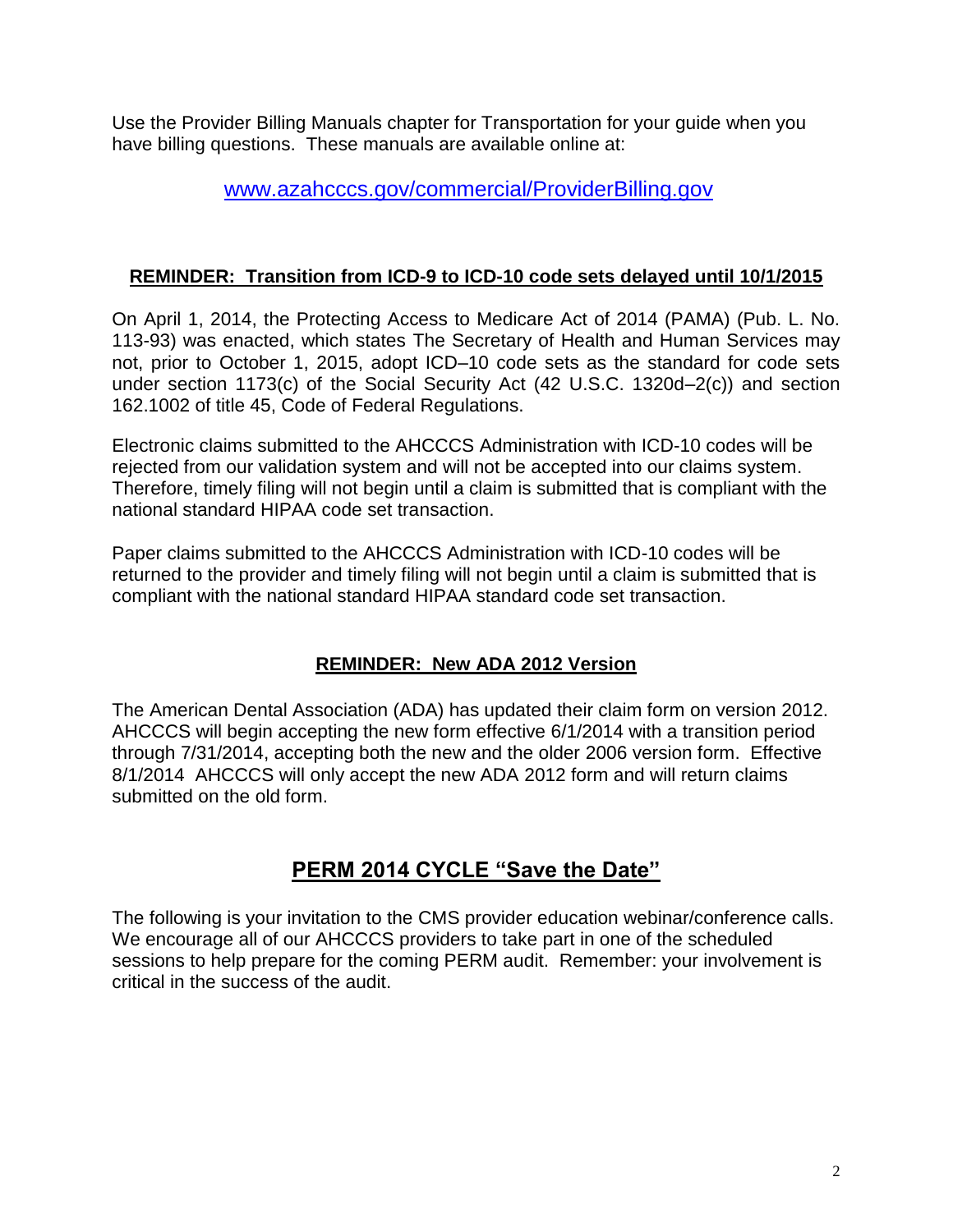#### **Cycle 3 States:**

Alaska, **Arizona**, District of Columbia, Florida, Hawaii, Indiana, Iowa, Louisiana, Maine, Mississippi, Montana, Nevada, New York, Oregon, South Dakota, Texas, Washington

# **PERM Cycle 3 Provider Education Webinar/Conference Calls**

The Centers for Medicare & Medicaid Services (CMS) will host four Payment Error Rate Measurement (PERM) provider education webinar/conference calls during Cycle 3 (2014). The purpose is to provide opportunities for the providers of the Medicaid and Children's Health Insurance Program (CHIP) communities to enhance their understanding of specific Provider responsibilities during the PERM.

The PERM program is designed to measure improper payments in the Medicaid and CHIP programs, as required by the Improper Payments Information Act (IPIA) of 2002 (amended in 2010 by the Improper Payments Elimination and Recovery Improvement Act or IPERA, and the Improper Payments Elimination and Recovery Improvement Act of 2012 IPERIA).

Webinar/Conference call participants will learn from presentations that feature;

- The PERM process and provider responsibilities during a PERM review
- Recent trends, frequent mistakes and, best practices
- The Electronic Submission of Medical Documentation, esMD program

The presentations will be repeated for each session. You will have the opportunity to ask questions live through the conference lines, via the webinar, and through the dedicated PERM Provider email address at; [PERMProviders@cms.hhs.gov](mailto:PERMProviders@cms.hhs.gov) .

#### **Presentation materials and participant call in information will be posted as downloads on the "Providers" tab of the PERM website at;**

[http://www.cms.gov/Research-Statistics-Data-and-Systems/Monitoring-](http://www.cms.gov/Research-Statistics-Data-and-Systems/Monitoring-Programs/Medicare-FFS-Compliance-Programs/PERM/Providers.html)[Programs/Medicare-FFS-Compliance-Programs/PERM/Providers.html](http://www.cms.gov/Research-Statistics-Data-and-Systems/Monitoring-Programs/Medicare-FFS-Compliance-Programs/PERM/Providers.html) 

**The Webinars are being presented on the Adobe Connect Pro platform. To test your connection in advance, launch:** [https://webinar.cms.hhs.gov/common/help/en/support/meeting\\_test.htm](https://webinar.cms.hhs.gov/common/help/en/support/meeting_test.htm)

3